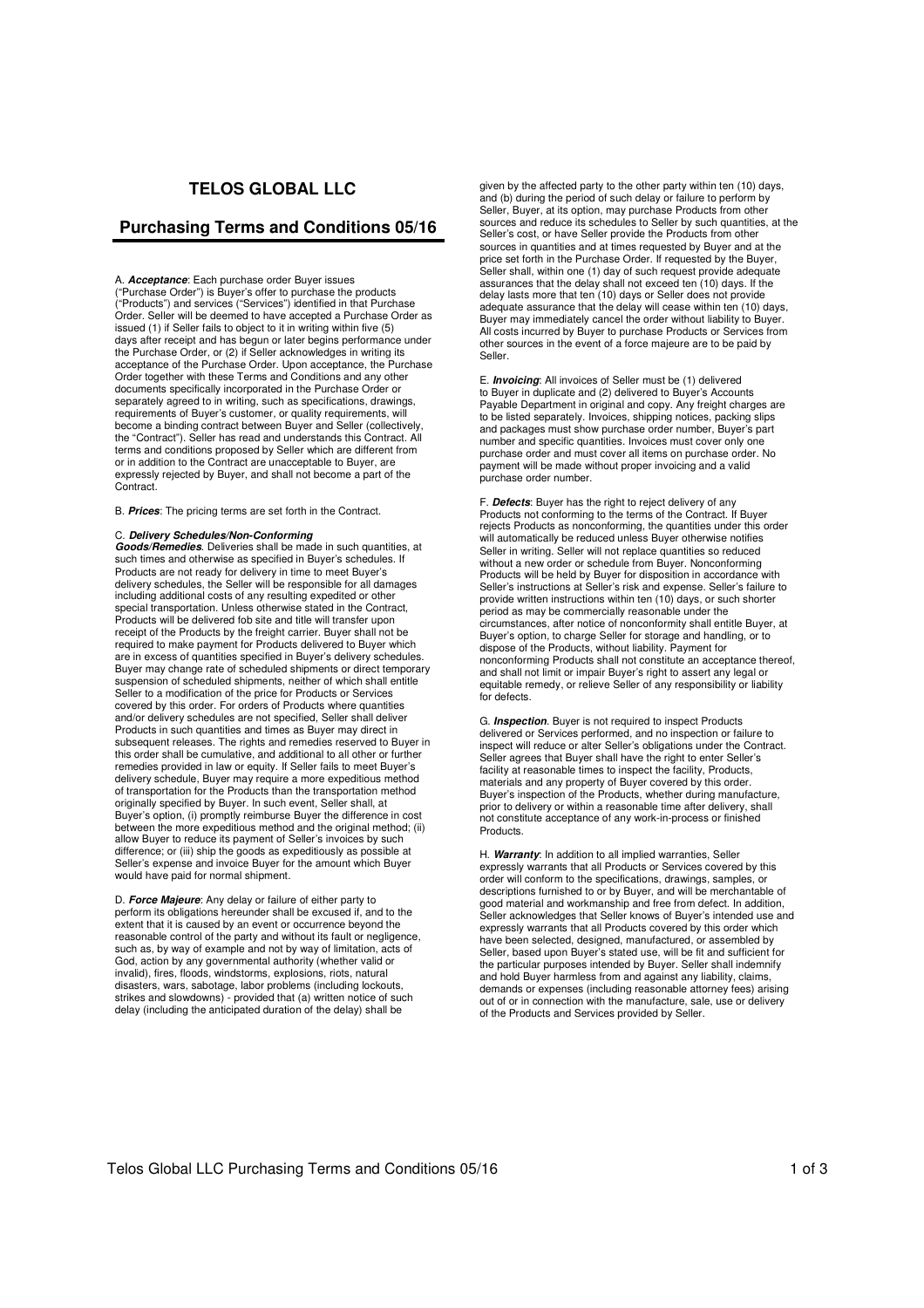I. **Taxes; Duties**: The Contract price includes all applicable federal, state, provincial, and local taxes including sales, value added, or similar turnover taxes or charges. Seller shall indemnify and hold Buyer harmless from and against all liability for such taxes. Transferable credits or benefits associated with Products purchased, including trade credits, export credits, or rights to the refund of duties, taxes, or fees, belong to Buyer unless otherwise prohibited by applicable law. Seller will provide Buyer with all information and records relating to the Products necessary for Buyer to (1) receive these benefits, credits, and rights, (2) fulfill any customs obligations, origin marking or labeling requirements, and certification or local content reporting requirements, (3) claim preferential duty treatment under applicable trade preference regimes, and (4) participate in any duty deferral or free trade zone programs of the country of import. Seller will obtain all export licenses and authorizations and pay all export taxes, duties, and fees unless otherwise stated in the Contract, in which case Seller will provide all information and records necessary to enable Buyer to obtain those export licenses or authorizations.

#### J. **Packaging**: Buyer may specify the method of

transportation and the type and number of packing slips and other documents to be provided with each shipment. Seller will pack and ship Products in accordance with Buyer's instructions, including labeling and hazardous materials instructions. If Buyer has not provided packing or shipping instructions, Seller will pack and ship Products in accordance with sound commercial practices.

K. **Changes**: Buyer reserves the right at any time to direct changes, or cause Seller to make changes, to drawings, specifications, materials, packaging, testing, quantity, time or method of delivery or shipment, or similar requirements or to otherwise change the scope of the work covered by this order and Seller agrees to promptly make such changes. If the change results in an increase in price or time for performance that cannot be avoided by the Seller, the Seller shall notify the Buyer immediately specifying in detail the reasons for the increase in price or time for performance and requesting an equitable adjustment to the price or time of performance. Failure of the Seller to provide such notice prior to commencing work on the change shall be deemed acceptance of the change at the contract price and schedule. Upon receipt of a notice, Buyer shall equitably adjust the price or time of performance if, in its discretion, the increased prices or time of performance is unavoidable.

L. **Parts Disclosure; Special Warnings; Instructions**: If requested by Buyer, Seller shall promptly furnish to Buyer in such form and detail as Buyer may direct: (a) a list of all ingredients/parts in the Products purchased hereunder; (b) the amount of or more ingredients/parts; and (c) information concerning any changes in or additions to such ingredients/parts. Prior to and in conjunction with the shipment of the Products purchased hereunder, Seller agrees to furnish to Buyer sufficient warning and notice in writing (including appropriate labels on Products, containers and packing) of any hazardous material which is an ingredient or a part of any of the Products, together with such special handling instructions as may be necessary to advise carriers, Buyer, and their respective employees of how to exercise that measure of care and precaution which will best prevent bodily injury or property damage in the handling, transportation, processing, use, or disposal of the Products, containers and packing shipped to Buyer.

M. **Cancellation**: Buyer reserves the right to cancel all or any part of this order, without incurring any liability to Seller in the event of the happening of any of the following events: (a) Seller repudiates or breaches any of the terms of this order; (b) Seller fails to perform Services or deliver Products as specified by Buyer; (c) Seller fails to make progress so as to endanger timely and proper completion of Services or delivery of Products; and

does not correct such failure or breach within ten (10) days (or such shorter period of time if commercially reasonable under the circumstances) after receipt of written notice from Buyer specifying such failure or breach, (d) insolvency of the Seller; (e) filing of a voluntary petition in bankruptcy by Seller; (f) filing of any involuntary petition in bankruptcy against Seller, (g) any interacting perfection comments, and appointment of a receiver or trustee for Seller, or (h) execution of an assignment for the benefit of creditors by Seller, provided that such petition, appointment or assignment is not vacated or nullified within fifteen (15) days of such event.

N. **Intellectual Property**: Buyer does not transfer to Seller any patent, trade secret, trademark, service mark, copyright, mask work, or other intellectual property right ("Intellectual Property Right") of Buyer in information, documents, or property that Buyer makes available to Seller under the Contract. Seller agrees: (a) to defend, hold harmless and indemnify Buyer, its successors and customers against all claims, demands, losses, suits, damages, liability and expenses (including reasonable attorney fees) arising out of any suit, claim or action for actual or alleged direct or contributory infringement of, or inducement to infringe, any United States or foreign patent, trademark, copyright or other intellectual property right by reason of the manufacture, use or sale of the Products or Services ordered or for actual or alleged misuse or misappropriation of a trade secrete resulting directly or indirectly from Seller's actions; and (b) to waive any claim against Buyer under the Uniform Commercial Code or otherwise, including any hold harmless or similar claim, in any way related to a claim asserted against Seller or Buyer for patent, trademark, copyright or other intellectual property right infringement. If a claim under this Section results, or is likely to result, in an injunction or other order that would prevent Seller from supplying or Buyer from using Products for their intended purpose, S will at its option and expense either (i) secure a license of the Intellectual Property Right that permits Seller to continue supplying the Products to Buyer, or (ii) modify the Products so that they become non-infringing, so long as the modification does not materially alter the operation or performance of the Products, or (iii) replace the Products with non-infringing but practically equivalent Products. Seller agrees not to assert any claim with respect to any technical information which Seller shall have disclosed or may hereafter disclose to Buyer in connection with the Products or Services covered by this order.

#### O. **Confidential Information:** Trade secrets,

specifications, drawings, notes, instructions, engineering data and analyses, compositions of matter, financial data, and other technical and business data which are owned, supplied or disclosed by Buyer or Buyer's agents, representatives or customers in connection with the Contract, in each case that are marked or otherwise identified (orally or in writing) as confidential or where their confidential nature is apparent at the time of disclosure ("Confidential Information"), will be deemed confidential and proprietary to, and remain the sole property of Buyer or Buyer's agents, representatives or customers as the case may be. Seller may not disclose Confidential Information or use Confidential Information for any purpose other than as contemplated under the Contract; provided that prior to all disclosures of Confidential Information to a third party, Seller shall secure Buyer's prior written consent to such disclosure. Upon request by the Buyer, the Seller will promptly return or destroy the original and all copies of Confidential Information received.

P. **Indemnification**: Seller will indemnify and defend Buyer against third-party claims or demands for injury or death to persons, property damage, economic loss, and any resulting damages, losses, costs, and expenses (including reasonable legal fees), regardless of whether the claim or demand arises under tort, contract, strict liability, or other legal theories, arising from or in connection with Seller's performance of work or use of Buyer's